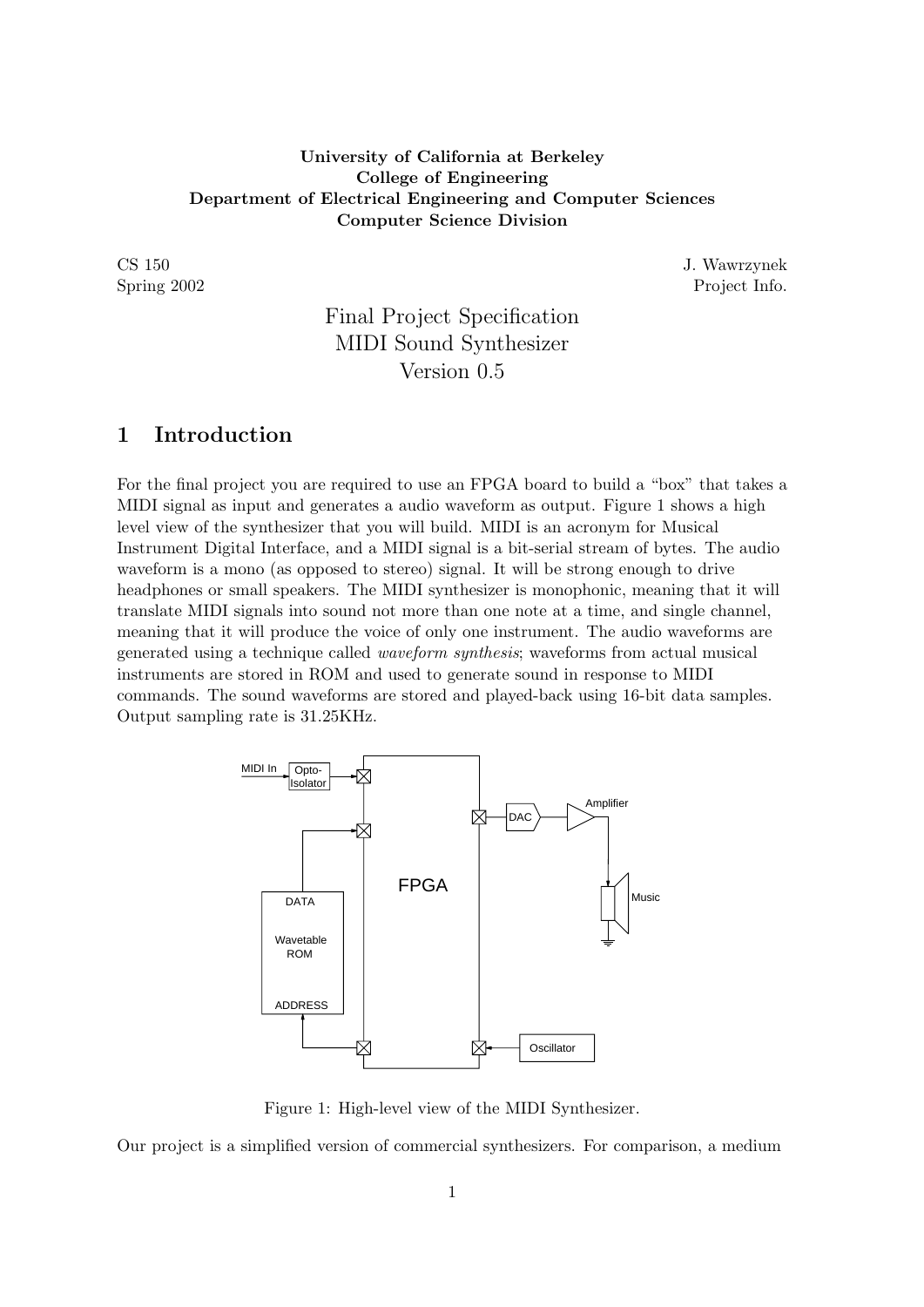grade commercial sound box has stereo output, is polyphonic, and is capable of generating 30 notes simultaneously. Note pitch can be varied continuously, and the voices include numerous digital filters for adding special effects to the sound output. Such systems cost around several hundred dollars.

#### 1.1 Sound and Music Theory

Sound is air vibrating at an audible frequency, typically  $20\text{Hz} - 20\text{KHz}$  for an adult human. The amount of displacement can be sampled and recorded as a sequence of magnitudes over time, and reproduced by speakers or headphones.

Our hearing is quite complex in the way we perceive musical tones. Two of the most important characteristics of a musical tone is its loudness and its pitch. To a first approximation human hearing is logarithmic in perceiving both loudness and pitch. In the case of loudness, this means that a we perceive the loudness as being proportional to the logarithm of the sound wave amplitude.

In the case of pitch, the human auditory system is very keen at detecting the logarithmic relationships between frequency, and "musical" pitch intervals. The simplest interval to detect is the octave, where the higher pitch has double the frequency of the lower pitch. Given those two frequencies, it is possible to subdivide the interval (which is the multiple 2) into twelve parts, producing eleven semi-tones in between. These twelve semi-tones form the chromatic scale of the traditional western twelve-tone scale.

These twelve intervals form a geometric series. As we move from one up to the next we These twelve intervals form a geometric series. As we move from one up to the next we can determine its frequency by multiplying by  $\sqrt[12]{2}$ . After 12 such multiplications we will have doubled the frequency and reached the octave. Most people can detect a pitch difference much smaller than these 12 divisions, in fact as small as a few hundredths of a semi-tone. In musical terms a *cent* is  $1/100$  of a *semi-tone*. To increase the pitch of a note semi-tone. In musical terms a *cent* is  $1/100$  c<br>by one cent, multiply its frequency by  $1200\sqrt{2}$ .

The note called middle C has a frequency of 261.63Hz. The MIDI encoding for that note is key 60. The note called high C, which is an octave higher, has a double the frequency—523.25Hz, and it has a MIDI encoding of 72. Others tones can be produced by multiplying and dividing the frequency by factors of  $\sqrt[12]{2}$ . For example, MIDI note<br>that in the set frequency of  $261.62 \times 12$ /<sub>0</sub>  $\sqrt[12]{2}$ . For example, MIDI note number 61 has a frequency of  $261.63kHz \times \sqrt[12]{2}$ .

There is one more important aspect to a musical sound, called timbre. Whereas pitch is indication of how often a sound wave repeats, and loudness is the way we perceive the amplitude of a sound, timbre is a perception of the shape of the sound wave. Sometimes the timbre of a musical tone is called its tone quality or color. Different musical instruments have different, and readily identifiable, timbres. Like our perception of other characteristics of a musical tone, timbre is complex, but it is deeply related to the way a musical note starts, the shape the waveform takes as it repeats itself, and how it dies out.

For many musical instruments, a simple model can be used to describe the shape of the waveform. The waveform can be split into three parts: an attack, a sustain, and a release. The attack is the most interesting part of a musical sound, corresponding to when a note is first played. It typically lasts for no more than 300ms, and during this time, the waveform may be very irregular. Most of the rest of the musical sound is very repetitive,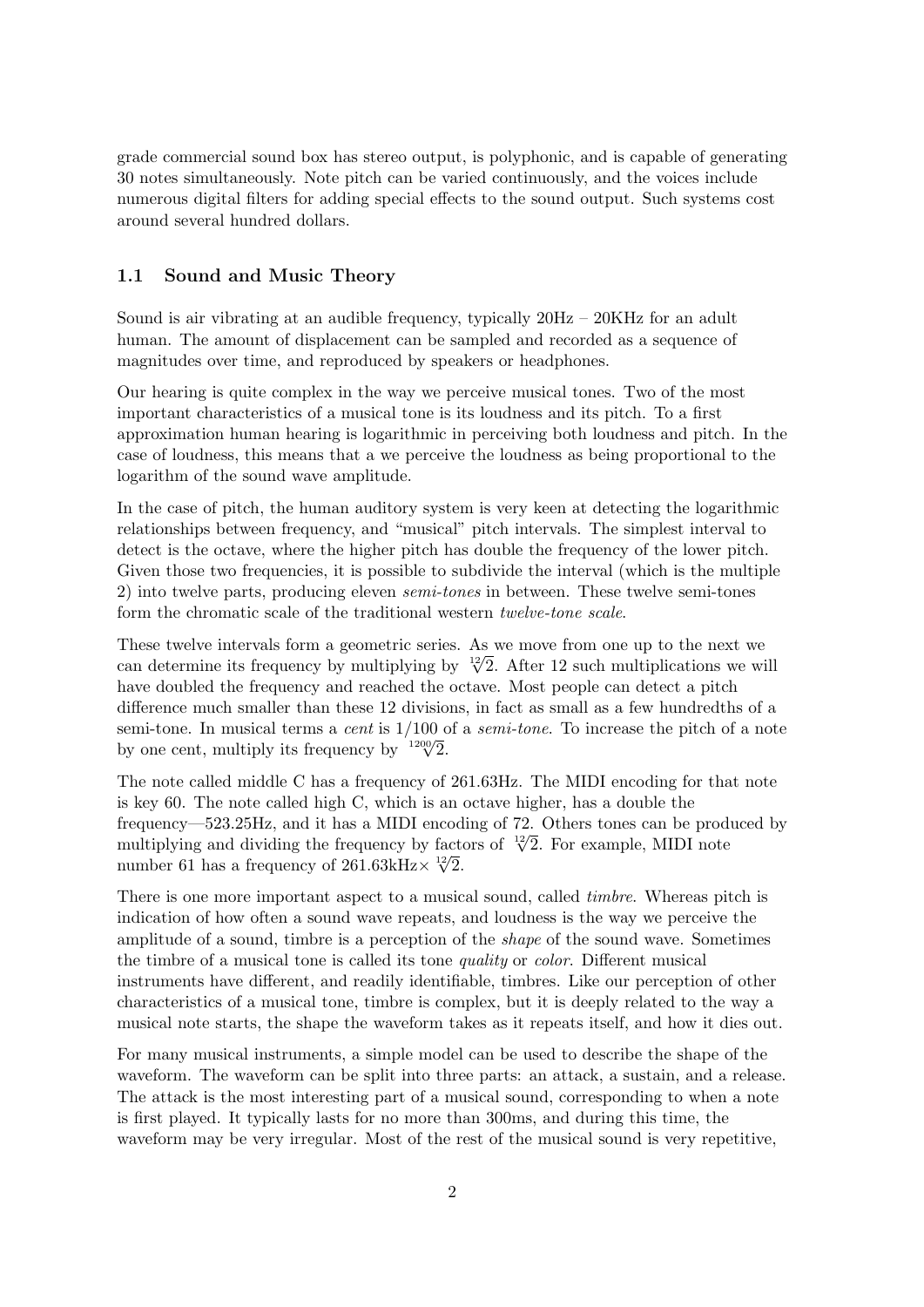and it is called the sustain. In the sustain section, not much would be missing to the ear if just one cycle were played over and over again for the duration of the rest of the note. At the end of the note, there may also be irregularities in the waveform, and the release consists of the dying away of the sound. The release is typically shorter than 100ms.

This simple model matches some musical instrument better than others. Notes from flutes and other woodwind instruments and bowed sounds such as from the violin family, fit nicely into this model. However, sounds from instruments that are struck, such as a marimba or even a piano don't really have a sustain part to their notes. In these cases we could simply omit the sustain part of the model, or probably more simply represent the entire note as an attack only.

#### 1.2 Sampling and Storing

A 512KB EPROM will be used to store the sound information. At a sample rate of 31.25KHz, and at 2 bytes per sample, the EPROM can store roughly 8 seconds of raw sound. However, it must be capable of reproducing notes of maybe 100 different pitches at varying durations.

The simplest way of getting arbitrary duration is to store an attack, a short section of the sustain, and a release in a *note template*. Then, to generate a note, the synthesizer will play the attack and continue playing into the sustain. While the note is held, it will continue to play the sustain part by looping. When the key is released, to signal the end of the note, the synthesizer will continue playing the sustain to the end of the current loop iteration and then play the release portion of the stored note. This process for playing a note is illustrated in figure 2.

One way of generating an arbitrary pitch is to store just one note template of an instrument at a known pitch, and varying the playback frequency. Early inexpensive synthesizers varied the play back frequency of a note by adjusting the sampling frequency. This creates problems in the system design and will not be used here. Instead we will output all notes with a constant sampling frequency and will vary the stride with which we step through the samples in the template. For example, if we stored the note middle C (MIDI key 60) sampled at a rate of 31.25KHz, playing the note back by taking every sample from the template would result in another middle C. However, if we take every other sample from the template (stride  $= 2$ ), the frequency, and thus the pitch, of the note would double, resulting in high C (MIDI key 72). Generating notes with a frequency in between these two requires the use of non-integer stride and thus a non-integer index into the template. In our design, we will ignore the fractional part of the index when looking up samples stored in the template. However, the index must be maintained as a non-integer number internal to the synthesizer logic. Truncating the index when looking up samples in the template, results in a slight distortion of the waveform, but greatly simplifies the logic. You may choose to earn extra credit by modifying your design to account for the fractional part of the index. As described later in this document, linear interpolation performed on the closest two samples stored in the template results in a more accurate waveform.

An interesting property of musical instruments is that the timbre of the sound varies from note to note over the range of the instrument. Notes played in the high register of a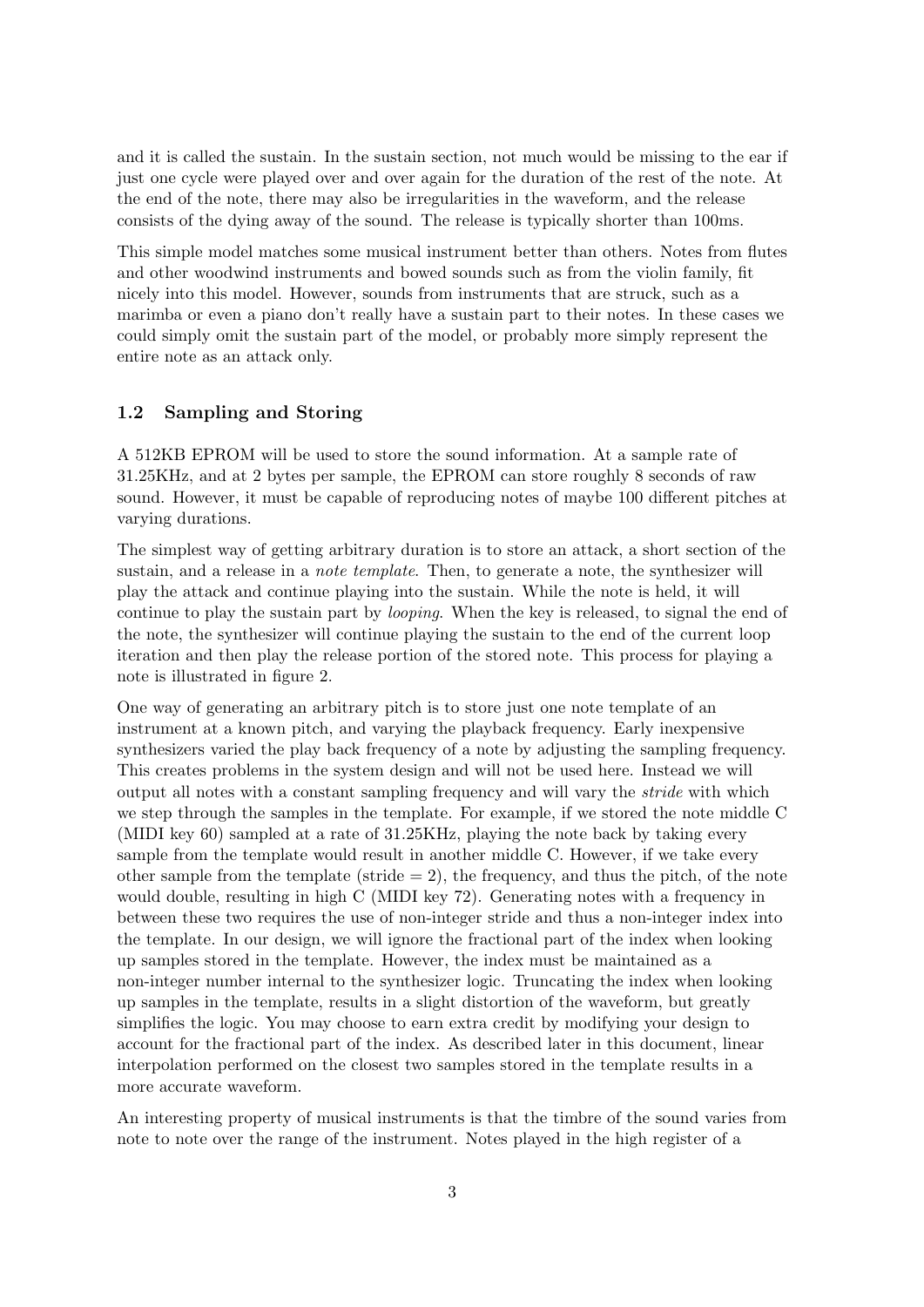

Figure 2: Note Playing Process.

saxophone, while still characteristically saxophone like, have a different quality than the low notes.<sup>1</sup> The consequence of this in our synthesizer is that one note template will not be enough to reproduce all the notes of a particular instrument. Instead we will store a set of note templates, usually two per octave, and then choose one from the set when it it time to generate a note. This mechanism will be implemented in our synthesizers using a template directory, as illustrated in figure 3. For each MIDI key number there will be a directory entry stored, indicating which note template to use and what step-size to use when stepping through the template.

Note that this directory mechanism relieves the synthesizer hardware from having to Note that this directory mechanism relieves the synthesizer hardware from having to perform the costly multiplications by the  $\sqrt[12]{2}$ . These ratios are all precomputed and encoded as the step-sizes in the directory.

Generating notes with arbitrary loudness is simply a matter of scaling the amplitude of the sample values as they come out of the template.

Figure 3 shows the layout of the EPROM used to store the note information. Directory entries are stored consecutively starting from address zero. They are indexed by MIDI key numbers, ranging from 0 to 127. As shown in figure 4 each 4-byte entry contains a 20-bit pointer and a 12-bit step-size.

The 12-bit step-size is interpreted as a *fixed point* number, with the decimal point fixed after the highest two bits. Its value is therefore equal to its integer interpretation divided by  $2^{10}$ .

<sup>&</sup>lt;sup>1</sup>It is also the case that the timbre of a note varies with the intensity that it is played.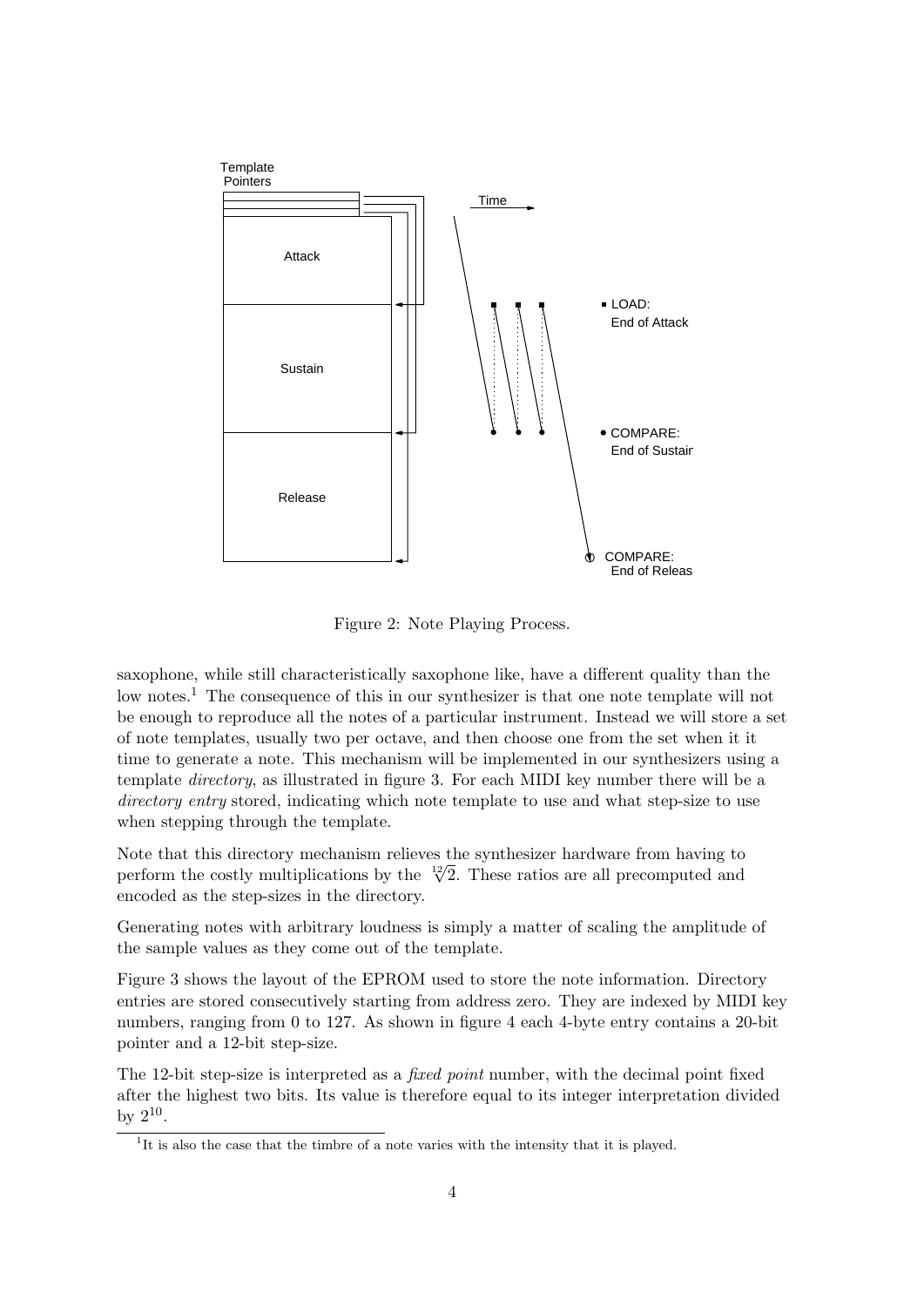

Figure 3: EPROM Layout.

After the directory, the remaining space stores the note templates. Figure 5 shows the layout of a single template. Templates are variable length, and need not be at any particular location or in any particular order. However, they must start at a two-byte boundary. The nine bytes store three 20-bit addresses that point to the last sample of the attack, the last sample of the sustain, and the last sample of the decay. After that, on the next even byte boundary, is stored samples from the attack, sustain, and release sections of the note. Each sample is 16-bit two's complement number.

We will provide you with sample template files and a program for converting these to EPROM format. The format of the template files is straight forward. If you are interested, and you have access to sound samples, you are encouraged to generate your own template files.

#### 1.3 MIDI

MIDI enables music synthesizers, sequencers, home computers, etc. to be interconnected through a standard interface. MIDI signals are sent to a device, such as a synthesizer, via an opto-isolator and a UART. The opto-isolator uses an LED and a photo-detector to isolate the electronics of the receiving device from that of the sender. It is usually the case that the two devices are physically separated by some distance and using the opto-isolator allows the two systems to have independent (and maybe) different ground potentials. The result is a a more reliable system.

MIDI uses a current loop to send information. To signal a logic 0 a 5 mA current is sent from sender to receiver and back in a loop of wire. The loop is part of the cable that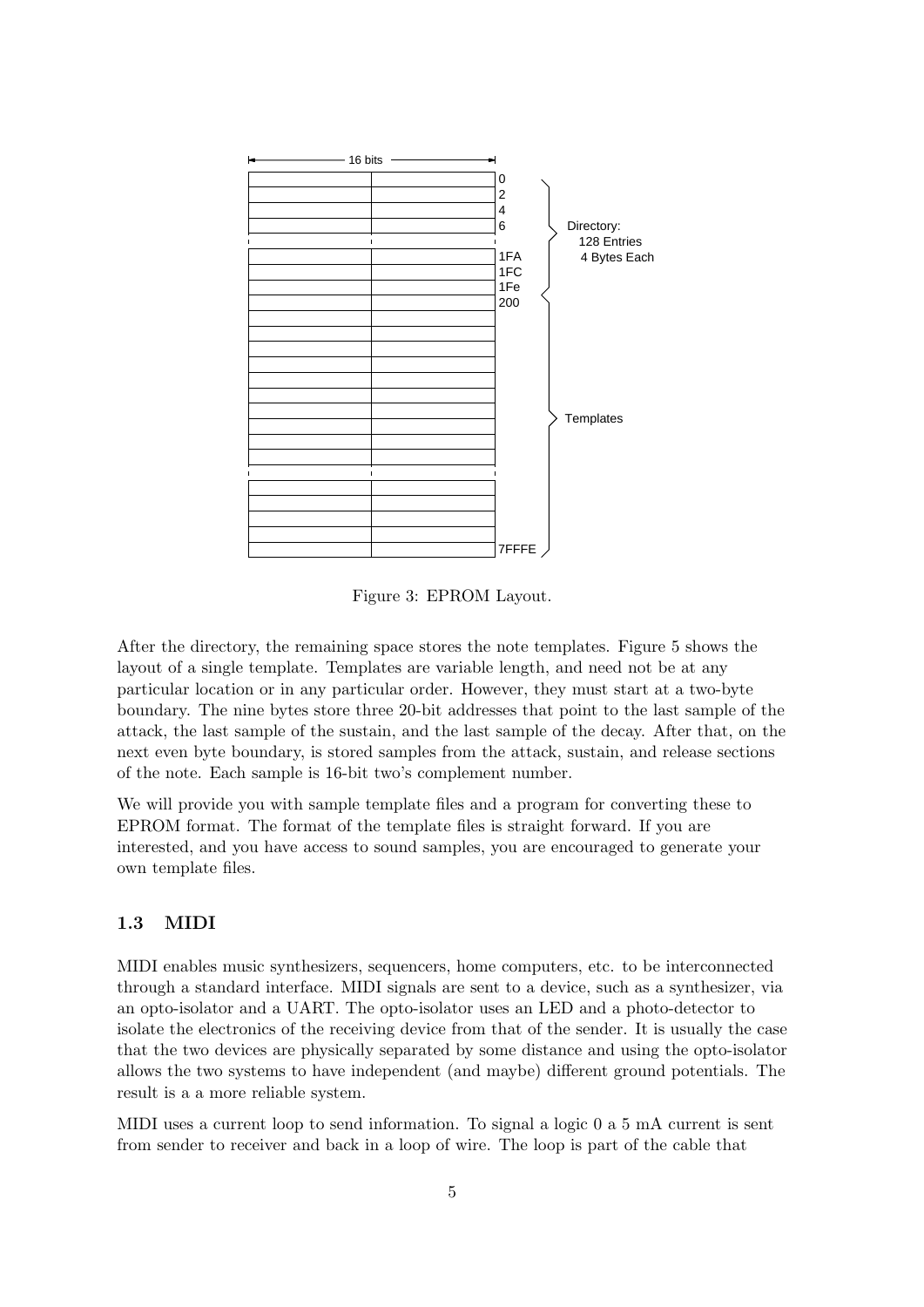

Figure 4: Directory Entry.

makes up the physical connection between the two devices. No current flowing in the loop corresponds to a logic 1. A MIDI connection is half duplex (one-way), asynchronous, and operates at  $31.25\pm1\%$  Kbaud. Each transmitted character is 10 bits long with a start bit, eight data bits (LSB first), and a stop bit.

The MIDI cable connects to a 5 pin DIN female receptacle. One of these has been mounted for you on your FPGA board. The serial signal is wired to an opto-isolator, which performs electrical isolation and translates the current levels on the MIDI cable to the 5V and 0V needed by the FPGA. Details of the electrical connection between the MIDI cable and the opto-isolator are shown in figure 6.

The signal then is received by the UART and processed as MIDI protocol. MIDI protocol is rich and fairly complete, but this project only requires the knowledge of a very small subset. All transmitted bytes are either a status byte or a data byte. MIDI messages consist of a status byte followed by one, two or possibly more data bytes. A status byte always has a MSB of 1, and a data byte always has a MSB of 0.

There are only two messages that the MIDI synthesizer needs to read. All other MIDI messages must be ignored. The pertinent ones are the note-on message and the note-off message. Each has two data bytes:

| byte 1               | byte 2     | byte 3   |
|----------------------|------------|----------|
| Note On: Channel $#$ | $key \neq$ | velocity |
| $1001$ nnnn          | Okkkkkkk   | Ovvvvvvv |

| byte 1               | byte 2            | byte 3   |
|----------------------|-------------------|----------|
| Note Off:Channel $#$ | $\text{keV} \neq$ | velocity |
| $1000$ nnnn          | Okkkkkkk          | Ovvvvvvv |

Velocity is the way within MIDI to represent the strength or intensity of the note. In MIDI keyboards this value comes from a measurement of the speed at which a key is pressed or released. In MIDI sound synthesizers, velocity is usually used to control the loudness of the resulting note.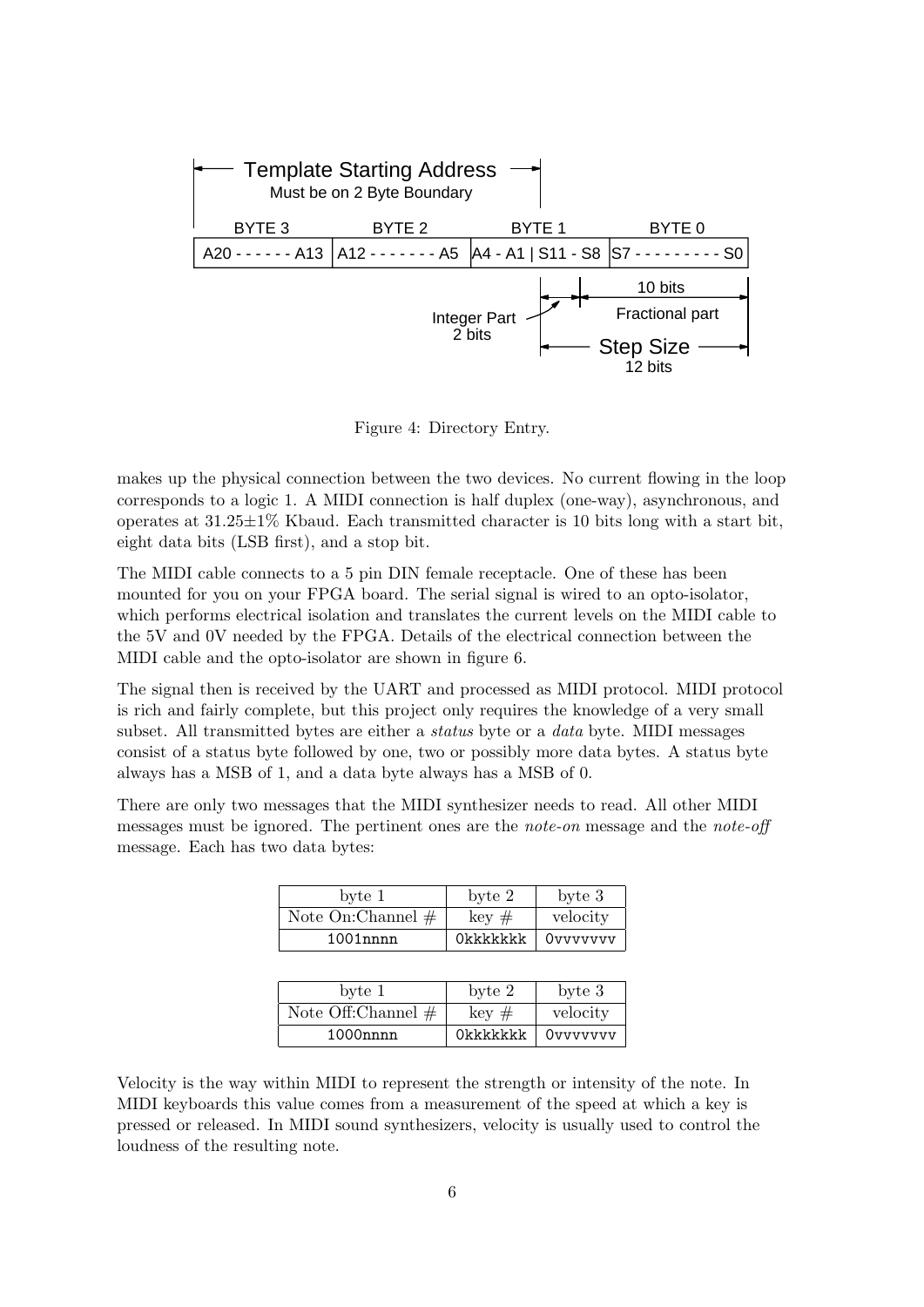

Figure 5: Template Layout.

The channel number allows the message to be directed to 16 different voices or machines. Our MIDI synthesizer will disregard it and take messages from all channels. Note-on causes the MIDI synthesizer to begin playing a note of a certain pitch as specified by the key number, at a particular loudness as specified by the velocity. Note-off causes the MIDI synthesizer to play the release sequence of the note as soon as it can, i.e. after it finishes playing the current iteration of the sustain. In typical commercial MIDI synthesizers, there can be many notes playing at once, hence the key field in the note-off message. Although our MIDI synthesizer can only play one note at a time, you must still respect the convention by only turning a note off if the key number matches that of the current note playing. Ignore the velocity field in the note-off message.

By convention, a note-on message with zero velocity has the same meaning as a note-off message. Therefore your synthesizer will have to recognize two different ways of sending note-off events, either as a note-off message or as a note-on message with velocity= $0$ .

The MIDI standard also supports a convention called "running status." This convention allows a transmitter to compress the data stream by dropping status bytes. A command without a status byte implicitly uses whatever status byte was most recently sent. Therefore a keyboard can send a sequence of note-on and note-off commands only the first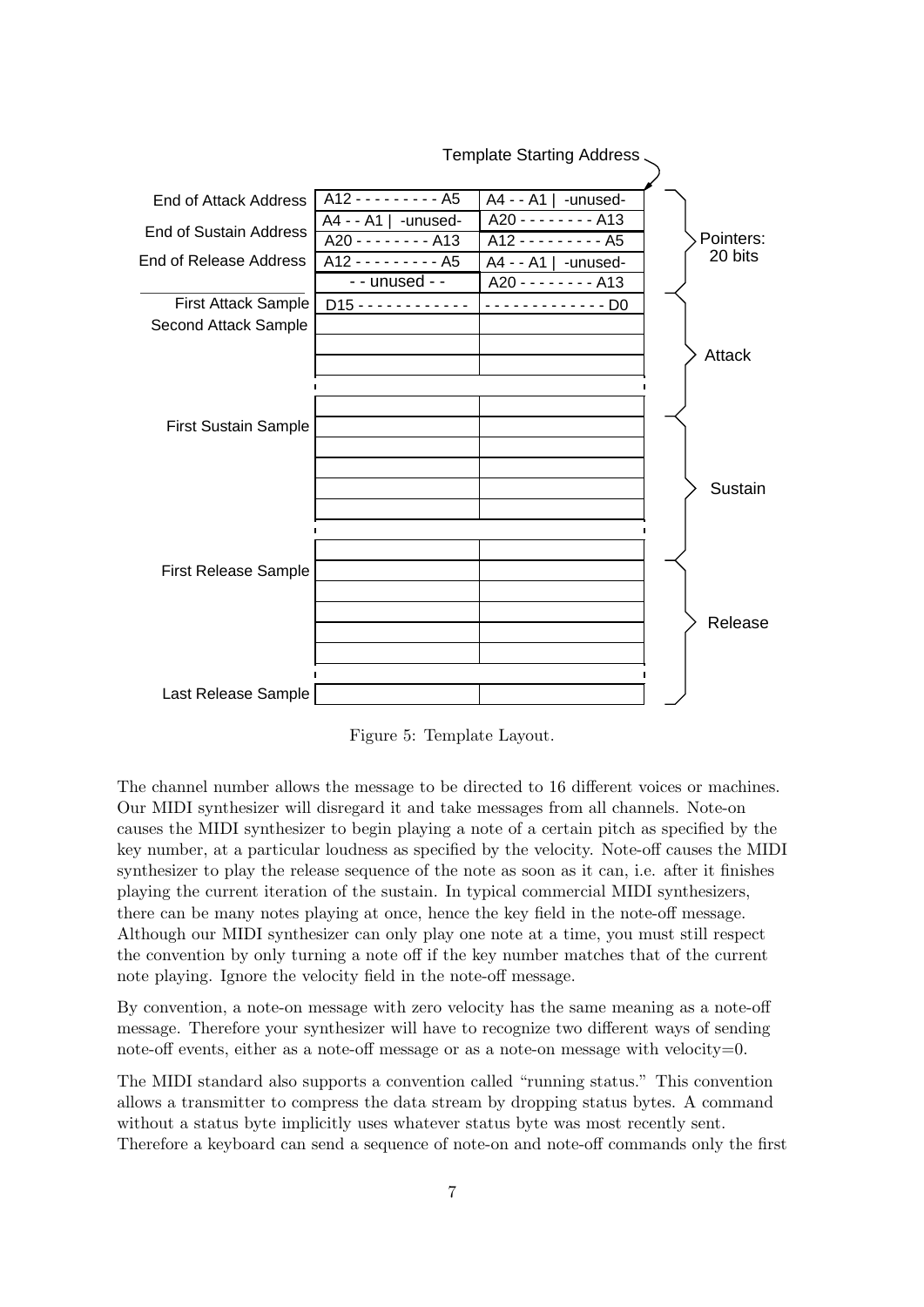

Figure 6: MIDI Physical Connection.

of which having a status byte. Your synthesizer must conform to the running status convention.

## 2 Loudness Control

We will use the velocity information from the MIDI command to control the loudness of the sound. We can do this by using the velocity to scale the amplitude of the waveform. To scale the amplitude of the waveform we simply scale each individual sample before sending it to the DAC.

The relationship between signal amplitude and the perceived loudness of a sound is complex. But fortunately, the ear is far less sensitive to amplitude changes than to other musical qualities of a sound, such as pitch. Because of this insensitivity, we can use several approximate methods for controlling the loudness of the sound without detrimental effects. While, to first order, loudness is proportional to signal amplitude, it is not a direct proportional. Specifically, in order to increase the loudness of a sound by a factor of 2 we need to increase its amplitude by a factor of 2.8. Likewise for decreasing the loudness of a sound; to half its loudness we must decrease its amplitude by a factor of 2.8. We can express this relationship with the following formula:

 $AMP = 2.8<sup>log<sub>2</sub> LOUDNESS</sup>$ .

Therefore, if we had a way to compute the above function, and given a desired loudness, say the velocity value, we would then have a scaling factor for the amplitude. Then we could multiply the output samples by the desired amplitude value, AMP.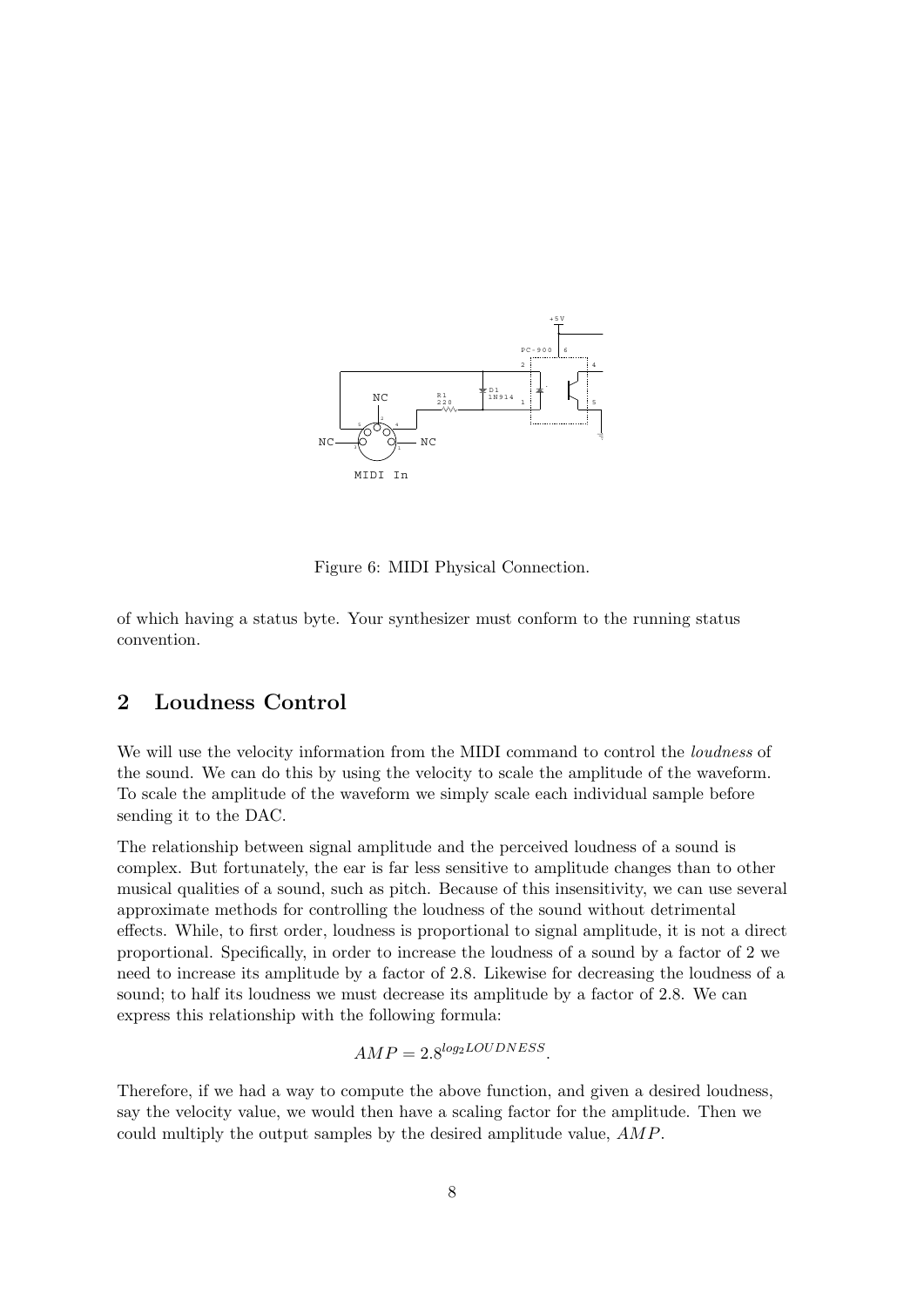The stored templates in the EPROM files are all at maximum amplitude. Therefore all sample values on their way out to the DAC will be scaled by a number which is at most equal to 1.0.

Described below are two schemes for scaling the amplitude of the waveform that will give satisfactory results. Consider these schemes and implement one of them as part of your synthesizer.

- Scheme 1 Approximate the amplitude function with a table lookup operation. The velocity information is a 7-bit number. We could use the 7 bits as an index into a table, of 128 amplitude scale numbers. A table of this size is probably overkill for this application. Ignoring some of the low bits of the velocity information will lead to a smaller table size, at the cost of lower accuracy. A table of 16 entries will give satisfactory results. The width of the table determines the accuracy of the approximation of the the above function. Once again, 4-bits is sufficient. In this scheme you will need a 16x4 ROM to store the table, and will need a multiplier circuit that takes a 4-bit multiplier (positive only) and a 16-bit multiplicand (2's complement). This multiplier circuit is slightly different from the one presented in class, because all the values stored in the table are less than 1. The binary point is assumed to be just to the left of the MSB. This modification is simple. Try a few cases by hand, and you will see.
- Scheme 2 We can make a further approximation to the function by using a simple shifter instead of a multiplier circuit. In this case we will use a small memory in the FPGA to store a table of shift amounts. The shift is a *right shift* to decrease the amplitude.

Shown below is a set of table values (all 4-bit numbers) that you can use for the above schemes. If you don't like the results obtained, using the following numbers, you may change them as you like.

| <b>ROM</b>       | Scheme 1       | Scheme 2         |
|------------------|----------------|------------------|
| addr             | (multiply)     | $(\text{shift})$ |
| $\overline{0}$   | 1              | 6                |
| $\mathbf{1}$     | 1              | $\overline{4}$   |
| $\frac{2}{3}$    | $\mathbf 1$    | 3                |
|                  | $\overline{2}$ | 3                |
| $\overline{4}$   | 3              | $\overline{2}$   |
| $\overline{5}$   | 3              | $\overline{2}$   |
| $\boldsymbol{6}$ | $\overline{4}$ | $\mathbf{1}$     |
| $\overline{7}$   | $\overline{5}$ | $\mathbf 1$      |
| 8                | 6              | $\mathbf{1}$     |
| 9                | $\overline{7}$ | $\mathbf{1}$     |
| 10               | 9              | $\overline{0}$   |
| 11               | 10             | $\overline{0}$   |
| 12               | 11             | $\overline{0}$   |
| 13               | 12             | $\overline{0}$   |
| 14               | 14             | $\overline{0}$   |
| 15               | 15             | $\overline{0}$   |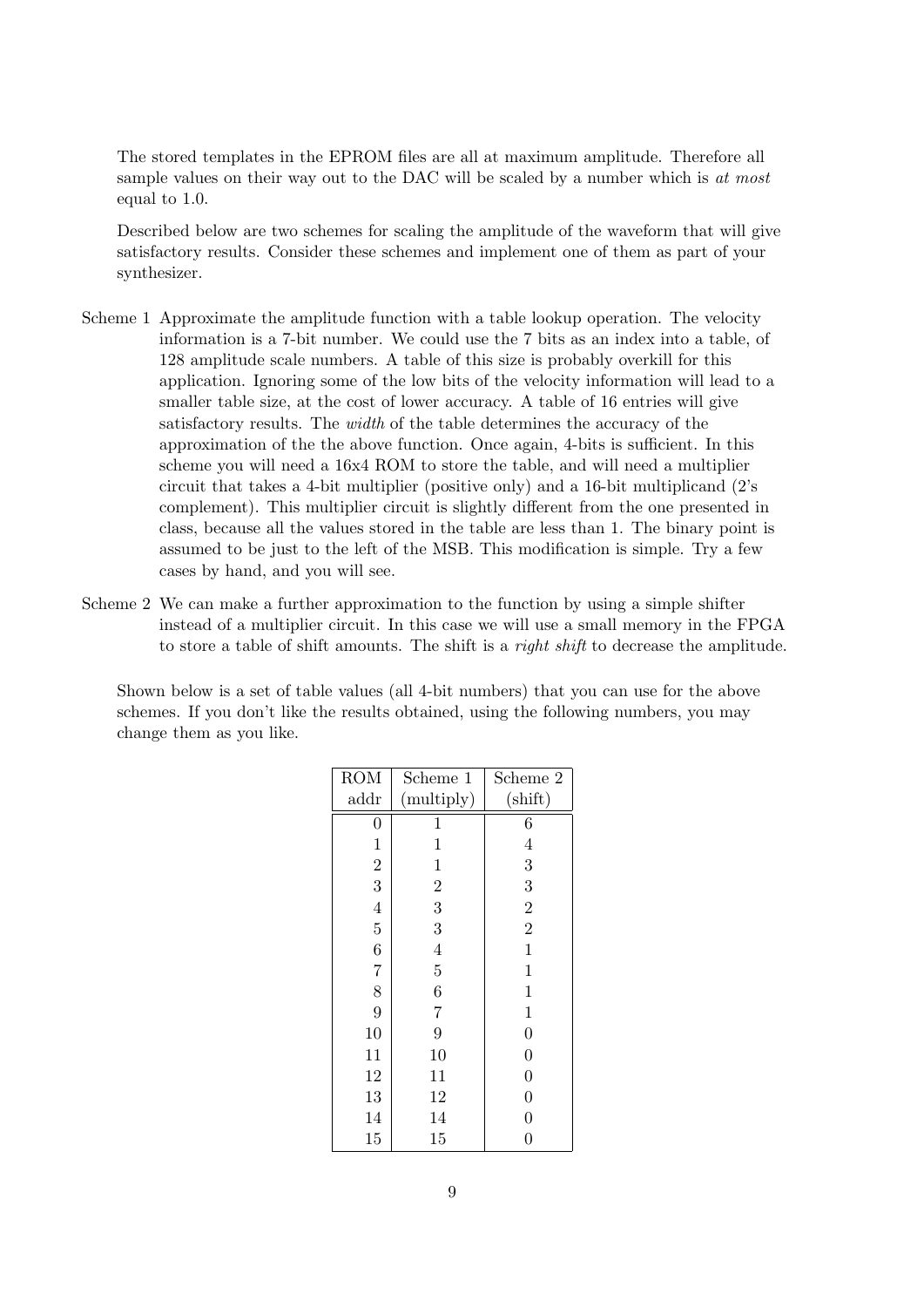## 3 Project Requirements Summary

By now you should have a pretty good idea of what is required of you for the final project. You will design and implement a synthesizer on your FPGA board that will accept MIDI note-on and note-off commands and generate an audio signal suitable for driving headphones. Your synthesizer must respond correctly to note-on and note-off commands, as follows: When a note-on command is received, begin a note with the frequency specified by the key number information and with an amplitude specified by the velocity information. The amplitude control need not be exact. It is acceptable to use a simple shift operation in place of multiplication. Until the note-off command is received (i.e., while the key on the MIDI keyboard is depressed) continue generating sound by looping the sustain portion of the note. Once a note-off command is received, if that key number matches that of the note currently being played, then finish the current iteration of the loop and play out the release section. If while playing a note, a note-on command is received, regardless of the key number, immediately discontinue playing the current note (without finishing the current loop iteration or playing out the release section) and begin the new note.

A particularly challenging part of the design is the method of linear interpolation used for computing output sample values. As discuss above, frequency shifting is performed by stepping though the note templates using a non-integer step size. In your design you must support a step-size with two integer bits and 10 fractional bits. This will allow a maximum frequency shift of just under 2 octaves and frequency shift accuracy to within a couple of cents. For non-integer step sizes you may use linear interpolation between adjacent sample values to generate a sample value. This method is illustrated in figure 7. The X values are used to represent indices into the wave template.  $X_s$  is the running index into the template. Each sample value is calculated by first fetching two sample values from the template, corresponding to adjacent values located at  $X_0$  and  $X_1$ . The two sample values are used to calculate the local slope of the waveform and the desired sample value  $Y_s$  as shown in the figure.

The minimum requirement for the project is a version of the synthesizer without using interpolation. Once you have that working, and if you have the time, you can add interpolation for extra credit. For the non-interpolation version, you can simply output a stored sample value close to the desired sample values by truncating the running template index.

If you don't own headphones (most people have headphones from their portable compact disk players) we will have some that you can checkout. We will have a few MIDI keyboards and MIDI interfaces in the PCs for generating MIDI commands. These will be spread around in 204B and 123 Cory.

## 4 Project Components

You can get a good idea of the components needed to implement your synthesizer by examining figure 1. We will provide you with all of these and any other miscellaneous small components. If you decide to do something extra, you will have to buy your own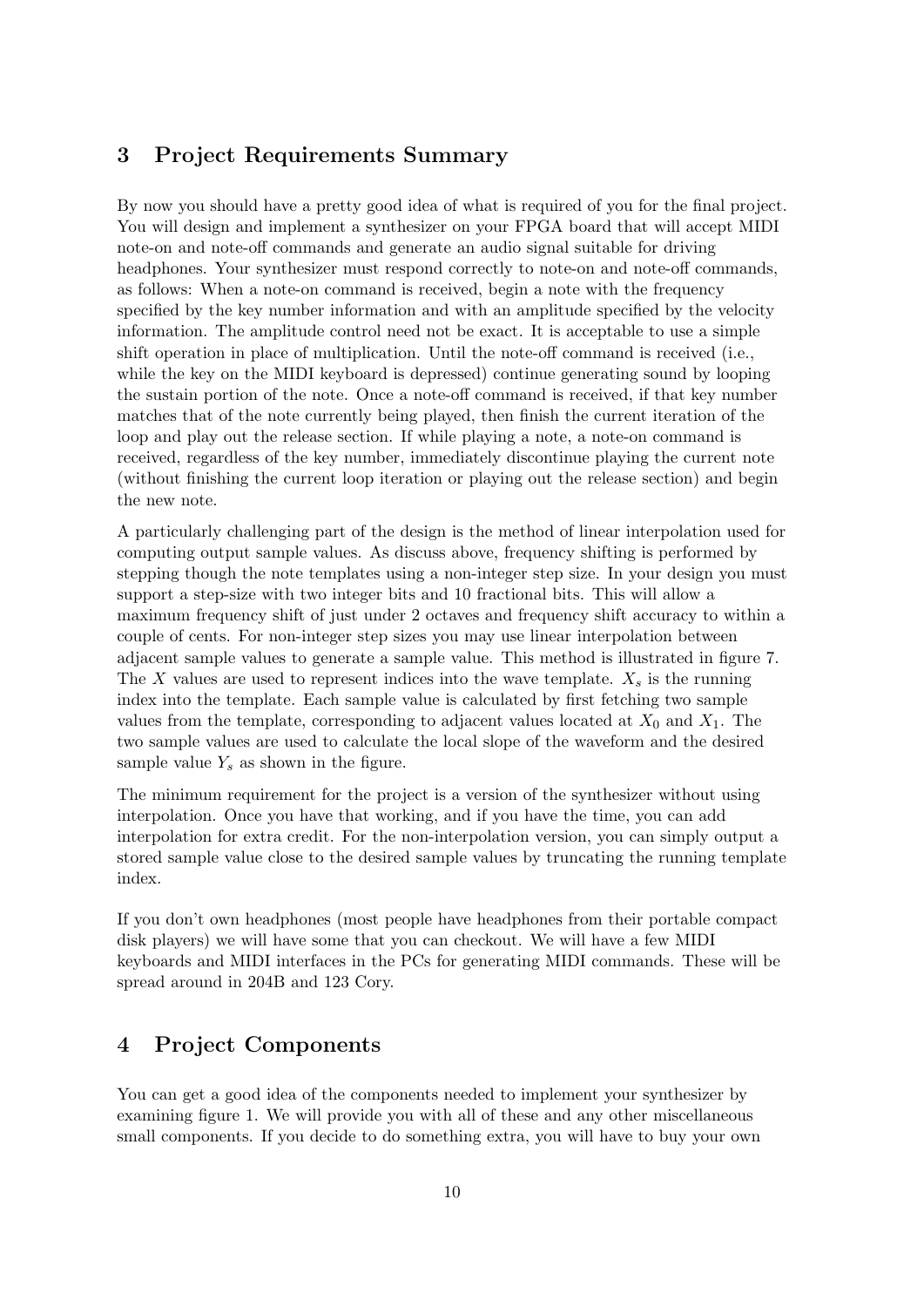

Figure 7: Linear Interpolation Method.

parts. Before you do that, however, check with us—we might have some spare parts in stock.

Refer to the online data sheets for detailed information on the major external components. Review this information early so that you can plan the board layout.

Following is a brief description of the major components:

- FPGA All the logic associated with the synthesizer design must be implemented within the FPGA device (Xilinx 4010).
- Opto-isolator This part provides electrical isolation from the MIDI input cable and converts the current loop to voltages for input to the FPGA. See figure 6 for details and additional components.
- Digital-to-analog converter (DAC) The DAC is used to convert the 16-bit output from the sound generator into an analog waveform. The DAC should be operated with a sampling rate of 31.25KHz. The digital data input to the DAC is bit-serial; see the data sheet for details.
- Audio Amplifier The analog output of the DAC does not have sufficient power to drive headphones. Also, the DAC is an expensive device and we which to protect its output from short circuits and other potentially hazardous conditions. Therefore we will use an Audio Amp as a interface between the analog output of the DAC and the headphone output on the board. Be careful with your headphones! Don't put them on until you are certain that your design doesn't have a bug that could hurt your ears.
- EPROM A 4-Mbit EPROM, ST 27X040, will be used to store the directories and note templates.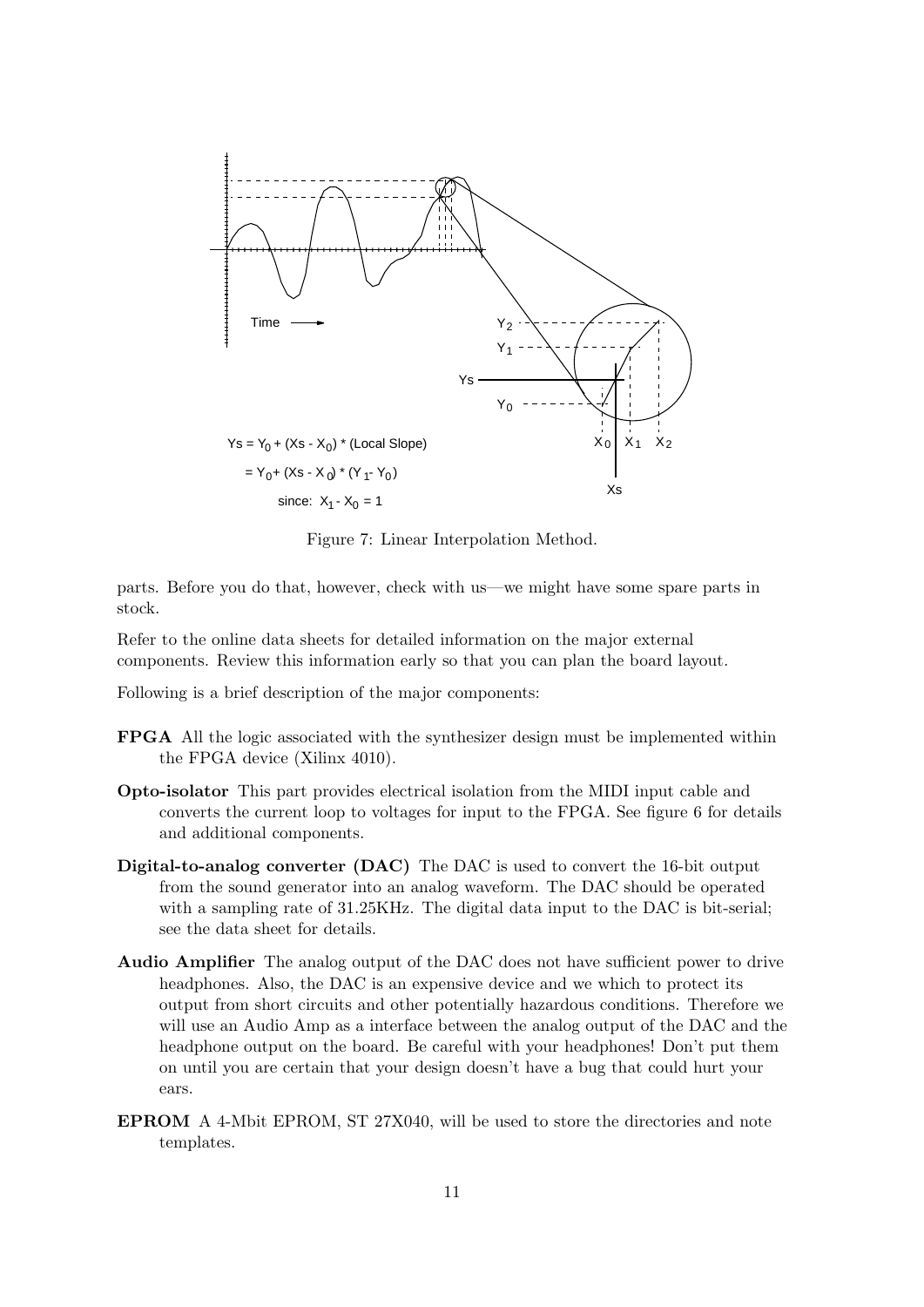## 5 Recommended High Level Organization

The internal organization of the logic within the FPGA is up to you, as long as you meet the functional requirements. However, you should consider the organization shown in figure 8.



Figure 8: Synthesizer Block Diagram.

Each block in the block diagram has its own FSM controller and a datapath. The UART converts the serial bit stream from the MIDI input into parallel bytes. It signals the availability of a byte with a data ready signal. The UART runs with a clock frequency of 8X the MIDI clock rate. With the exception of the sample rate clock, 31.25KHz, the rest of the system should run using a 4 or 8MHz clock.

The MIDI Parser is used to "recognize" MIDI commands. Its output is a pair of signals, NOTE-ON and NOTE-OFF, and the contents of two registers, KEY and VELOCITY.

The Note Manager is used to control the actions taken when a MIDI key is pressed or released. It receives input from the MIDI Parser and a signal from the Sound Generator indicating the end of playing the release section of a note.

The heart of the synthesizer is the Sound Generator. This part does all the calculation needed to produce a new sample every 32us. It receives some control information from the Note Manager, interfaces directly with the EPROM, and produces samples sent to the DAC interface. The main control loop for this block is triggered once per sample period. It does the work to generate a new sample, passes it to the DAC interface, then waits for the next sample clock.

The DAC interface has a buffer to hold a sample ready to send to the DAC. The sample clock triggers the bit-serial transfer of its buffer contents to the DAC.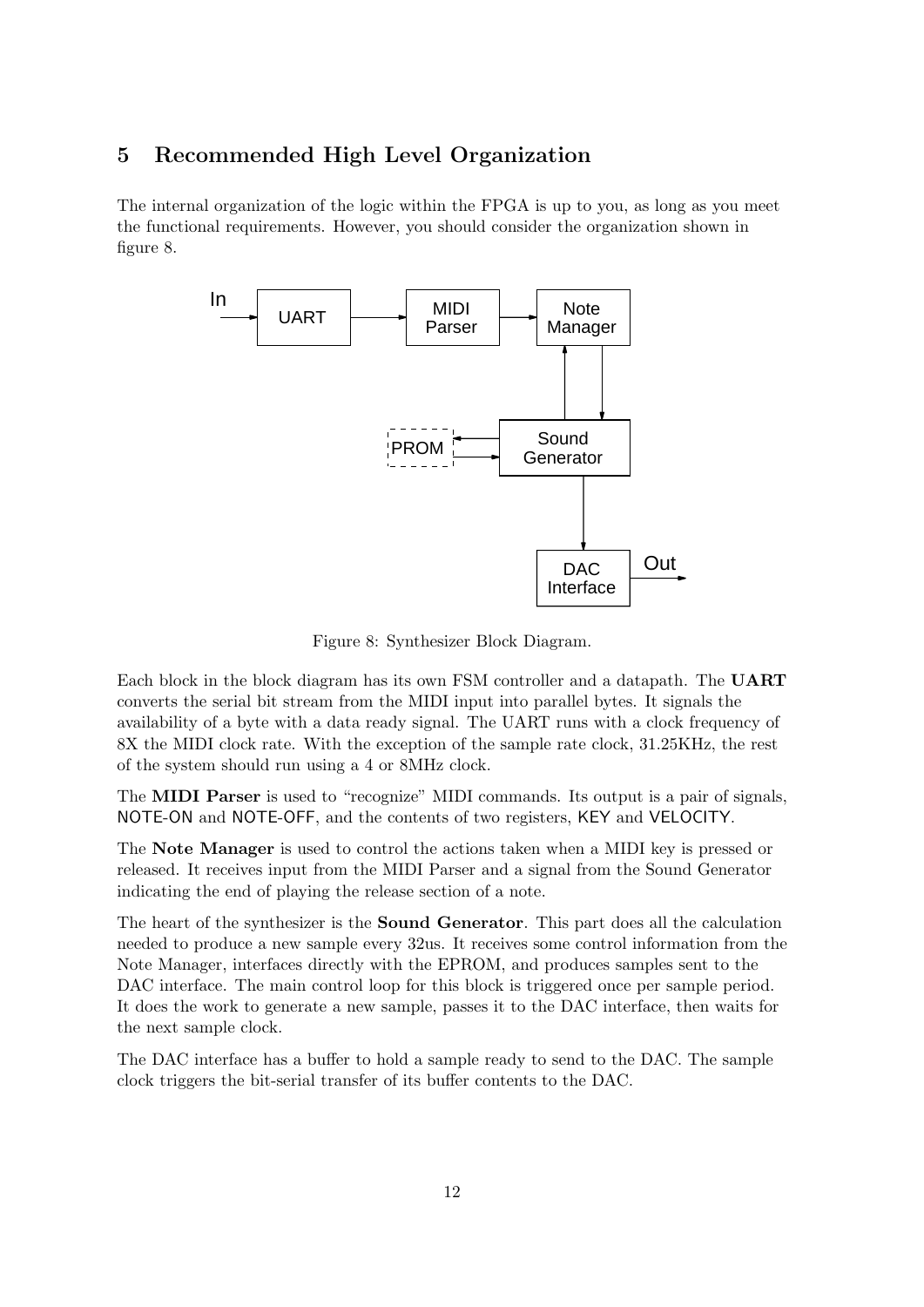## 6 Checkpoints

This section describes a list of checkpoints. Each week you are required to demonstrate to your TA a part of your design. Part of your final project grade depends successful and timely completion of these checks. Of course, you are free (an encouraged) to work ahead. These checkpoints are the minimum amount that you need to have completed each week. By following our plan, you will complete your project with a week to spare at the end. This will give you time to relax, or fix-up some parts of your design, or do some extra credit work. Extra-credit will only be given if you first have a working design.

#### Project Checkpoints:

- 1. 3/11, Checkpoint 1: UART Design and Test.
- 2. 3/18, Checkpoint 2: Wire-wrap and ROM Interfacing.
- 3. 3/25, Recess.
- 4. 4/1, Checkpoint 3: MIDI Interface.

Wire up opto-isolator, demonstrate working connection between MIDI controller and MIDI UART, demonstrate working MIDI command parser displaying MIDI information on 7-segment display.

5. 4/1, Checkpoint 4: Audio Stage.

Wire up the DAC and Audio Amp. Write test program to put out a ramp, using a counter as a waveform generator. Display the analog waveform on the scope and listen using headphones.

- 6. 4/8, Checkpoint 5: Monotone Notes.
- 7. 4/15, Checkpoint 6: Notes of Arbitrary Frequency.
- 8. 4/22, Checkpoint 7: Velocity Sensitivity.

#### 9. 4/29, Spare week.

Cleanup and optimize the design. If time, do extra credit work.

10. 5/6, Final Checkoff